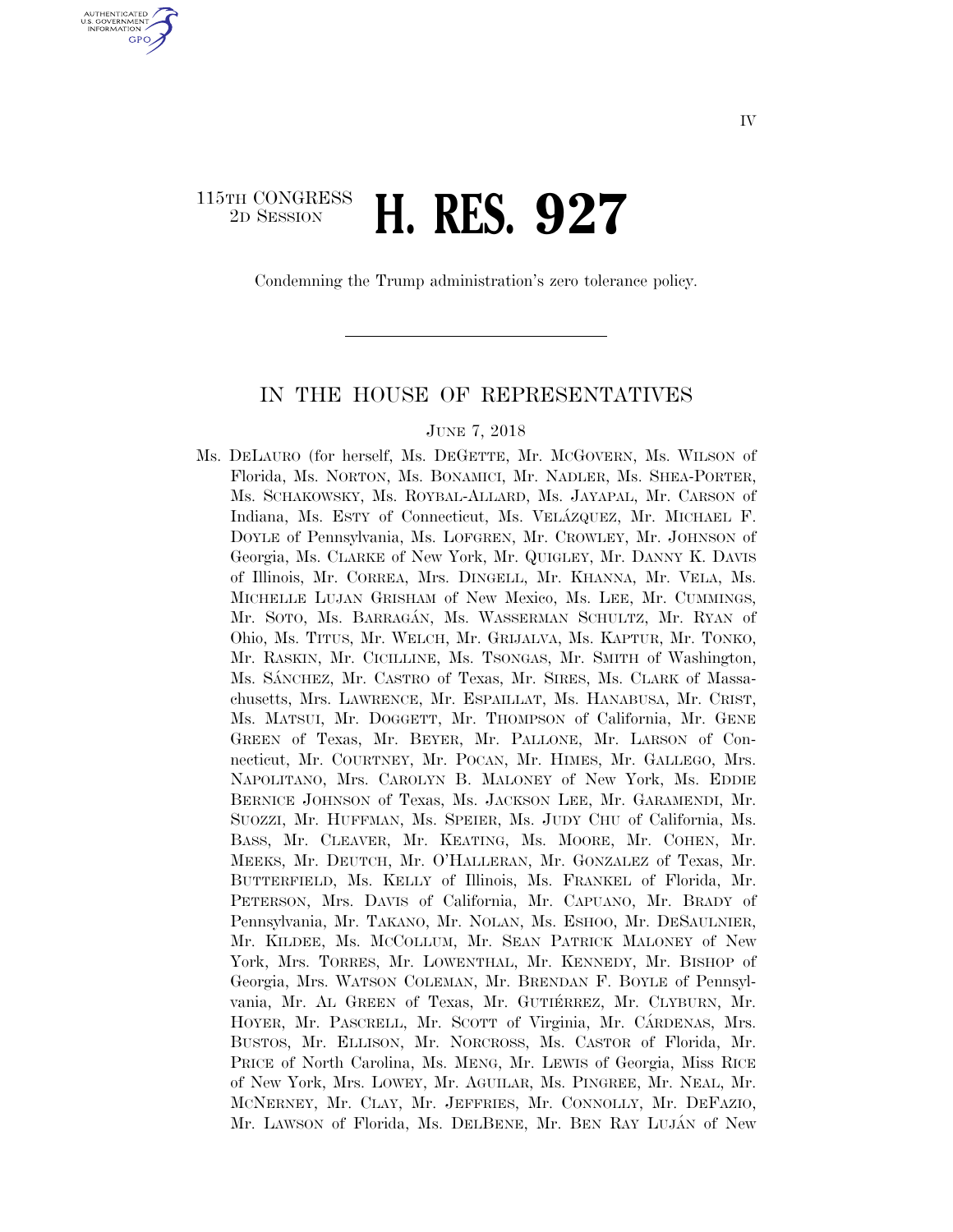Mexico, Ms. BROWNLEY of California, Mr. SARBANES, and Mr. KILMER) submitted the following resolution; which was referred to the Committee on the Judiciary

# **RESOLUTION**

## Condemning the Trump administration's zero tolerance policy.

- Whereas, on April 6, 2018, Attorney General Jeff Sessions notified all United States Attorney's Offices of a new ''zero-tolerance policy'' for immigrants crossing the border into the United States illegally;
- Whereas this ''zero-tolerance policy'' has led to a significant increase in the number of immigrant children, as young as 18 months, held in United States Government custody separated from their parents;
- Whereas Department of Health and Human Services shelters are at near full capacity, with the agency contemplating housing these children at military bases, and the average length of time spent in these shelters is up to 57 days this year, compared to 51 days last year;
- Whereas reports from organizations providing care for these children have reported signs of ''separation trauma'', inability to sleep, nightmares, crying, and begging for their parents, or physical pain, and the American Academy of Pediatrics has emphasized separating children from their parents can cause irreparable harm to a child's health and well-being; and
- Whereas the United States House of Representatives must come together and address this abusive and cruel policy that is ripping apart families: Now, therefore, be it